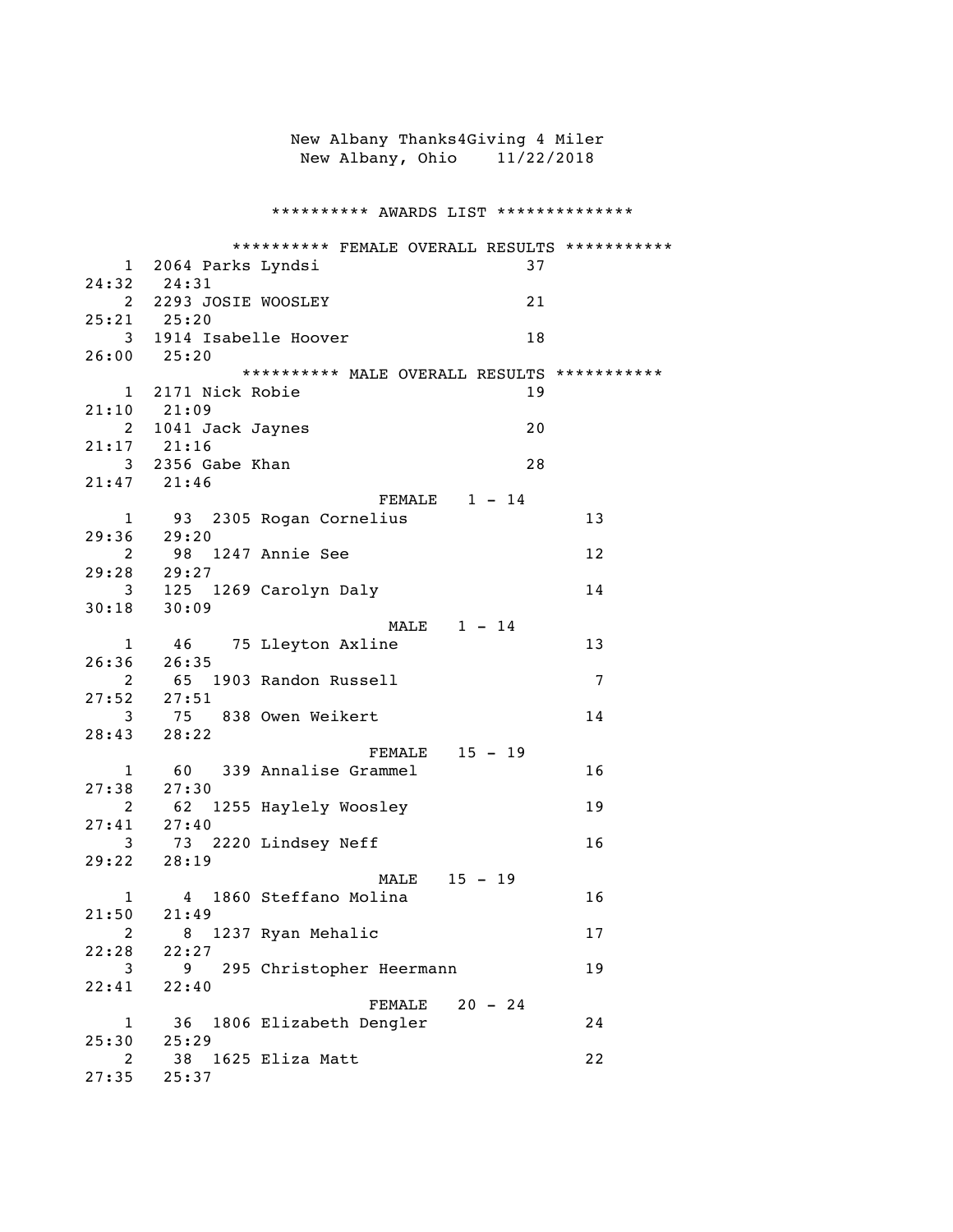| 3 <sup>1</sup> |                                     | 47 752 Elissa Burack                         | 23 |
|----------------|-------------------------------------|----------------------------------------------|----|
|                | $26:48$ 26:37                       |                                              |    |
|                |                                     | MALE 20 - 24                                 |    |
|                | $22:20$ $22:19$                     | 1 6 1457 Jake Tuckerman                      | 23 |
|                |                                     |                                              |    |
|                | 2 20 2419 Will Murry<br>24:40 24:22 |                                              | 20 |
|                |                                     | 3 21 1359 Andrew Gold                        | 21 |
|                | 25:01 24:22                         |                                              |    |
|                |                                     | 4 26 310 David Curren                        | 20 |
|                | $25:10$ $25:03$                     |                                              |    |
|                |                                     | FEMALE 25 - 29                               |    |
|                |                                     | 1 37 1385 Bori Tozser                        | 25 |
|                | $26:19$ $25:31$                     |                                              |    |
|                |                                     | 2 64 2364 Kayla Westbrook<br>28:44 27:47     | 26 |
|                |                                     |                                              |    |
|                |                                     | 3 80 1186 Tara Walker                        | 25 |
|                | $28:58$ $28:33$                     |                                              |    |
|                |                                     | MALE 25 - 29<br>1 12 2049 Dominique O'Neill  |    |
|                | $23:09$ $23:08$                     |                                              | 29 |
|                |                                     | 2 25 1977 John Beaschler                     | 27 |
|                | 24:51 24:50                         |                                              |    |
|                |                                     | 3 30 1759 Broc Wilkins                       | 26 |
|                | $26:27$ $25:16$                     |                                              |    |
|                |                                     | FEMALE $30 - 34$                             |    |
|                |                                     | 1 52 1503 Hilary Ritter                      | 34 |
|                |                                     |                                              |    |
|                |                                     | 27:33 26:47<br>2 129 1904 Kimberly Schneider | 30 |
|                | $32:36$ $30:15$                     |                                              |    |
|                |                                     | 3 175 1986 Alizza Shulman                    | 34 |
|                | $34:56$ $31:25$                     |                                              |    |
|                |                                     | MALE 30 - 34                                 |    |
|                |                                     | 1 5 1676 Ross Hartley                        | 30 |
|                | $21:58$ $21:55$                     |                                              |    |
|                |                                     | 2 7 505 Bryan DeArdo                         | 33 |
|                | 22:22 22:21                         |                                              | 31 |
| 23:30          | 3 16 312 Jon Winnyk<br>0 23:29      |                                              |    |
|                |                                     |                                              |    |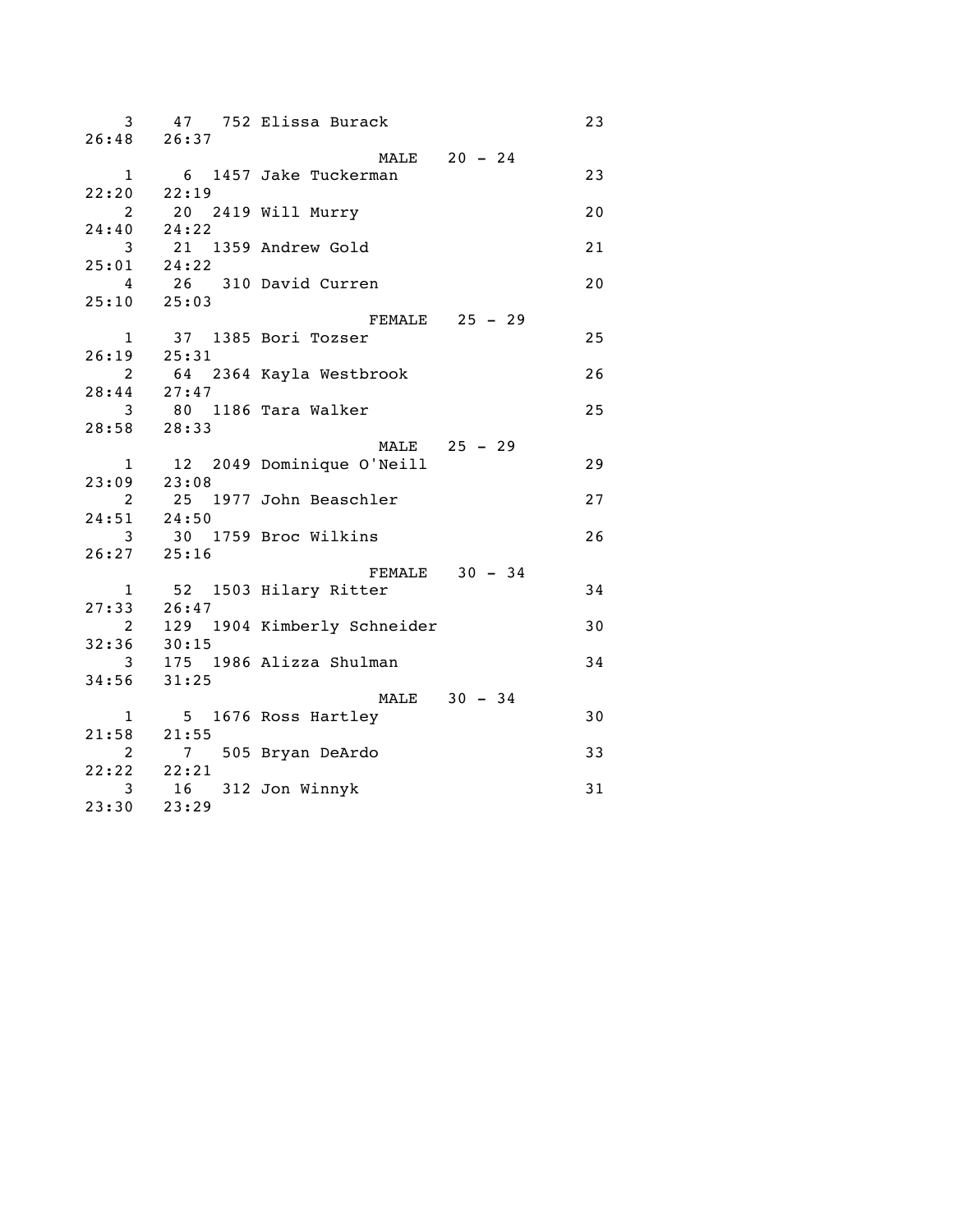|                         |                      |                           | FEMALE 35 - 39   |    |
|-------------------------|----------------------|---------------------------|------------------|----|
| $\mathbf{1}$            |                      | 66 1131 Michelle Sveda    |                  | 39 |
|                         | $27:54$ $27:53$      |                           |                  |    |
| $\overline{\mathbf{2}}$ |                      | 71 2423 Kelli Coch        |                  | 39 |
| $29:01$ $28:17$         |                      |                           |                  |    |
|                         |                      | 3 192 693 Jamie Lipp      |                  | 38 |
| $32:24$ $31:40$         |                      |                           |                  |    |
|                         |                      |                           | MALE 35 - 39     |    |
|                         |                      | 1 22 2366 Paul Benedict   |                  | 36 |
| 24:28 24:27             |                      |                           |                  |    |
|                         | 2 40 1859 Mike Rowe  |                           |                  | 37 |
| 25:52 25:46             |                      |                           |                  |    |
|                         | 3 55 2424 Mike Ward  |                           |                  | 38 |
| $28:00$ $27:02$         |                      |                           |                  |    |
|                         |                      |                           | $FEMALE$ 40 - 44 |    |
| $1 \quad \blacksquare$  |                      | 116 1483 Jodi Kovach      |                  |    |
| $30:16$ $30:01$         |                      |                           |                  | 44 |
|                         |                      |                           |                  |    |
| $\overline{\mathbf{c}}$ |                      | 158 55 Kimberly Zavislak  |                  | 42 |
| $31:50$ $31:09$         |                      |                           |                  |    |
|                         | 3 162 1246 Shana See |                           |                  | 42 |
| $31:17$ $31:11$         |                      |                           |                  |    |
|                         |                      |                           | MALE 40 - 44     |    |
|                         |                      | 1 29 537 Greg Shumavon    |                  | 44 |
|                         | $25:16$ $25:15$      |                           |                  |    |
|                         |                      | 2 42 718 Matthew Koerner  |                  | 43 |
|                         | $26:16$ $26:15$      |                           |                  |    |
|                         |                      | 3 68 1886 Joel Anders     |                  | 42 |
| $28:15$ $28:03$         |                      |                           |                  |    |
|                         |                      |                           | FEMALE 45 - 49   |    |
|                         |                      | 1 99 1797 Mitch Given     |                  | 48 |
| $29:28$ 29:27           |                      |                           |                  |    |
| $\overline{\mathbf{2}}$ |                      | 131 1899 Pattiann McAdams |                  | 45 |
| $30:27$ $30:26$         |                      |                           |                  |    |
|                         |                      | 3 136 1236 Traci Mehalic  |                  | 49 |
| $31:00$ $30:31$         |                      |                           |                  |    |
|                         |                      |                           | MALE 45 - 49     |    |
|                         |                      | 1 28 2397 Mario Giganti   |                  | 46 |
| $26:24$ $25:14$         |                      |                           |                  |    |
|                         |                      | 2 34 1927 Basil Economus  |                  | 46 |
| $25:26$ $25:25$         |                      |                           |                  |    |
| $\mathbf{3}$            |                      | 54 1492 Dave Parsons      |                  | 47 |
| $27:00$ 26:59           |                      |                           |                  |    |
|                         |                      |                           | $FEMALE$ 50 - 54 |    |
| $\mathbf{1}$            |                      | 63 74 Jenifer Axline      |                  | 50 |
| 27:48                   | 27:47                |                           |                  |    |
|                         |                      |                           |                  |    |
| $2^{\circ}$             | 31:39                | 190 2167 Karen Morgan     |                  | 51 |
| 33:09                   |                      |                           |                  |    |
| 3<br>$31:58$ $31:47$    |                      | 200 176 Janet Conrad      |                  | 53 |
|                         |                      |                           |                  |    |
|                         |                      |                           | MALE 50 - 54     |    |
|                         |                      | 1 51 244 Scott Berliner   |                  | 54 |
| 26:57 26:46             |                      |                           |                  |    |
|                         |                      | 2 74 2243 Jeff Washburn   |                  | 50 |
| 29:17 28:20             |                      |                           |                  |    |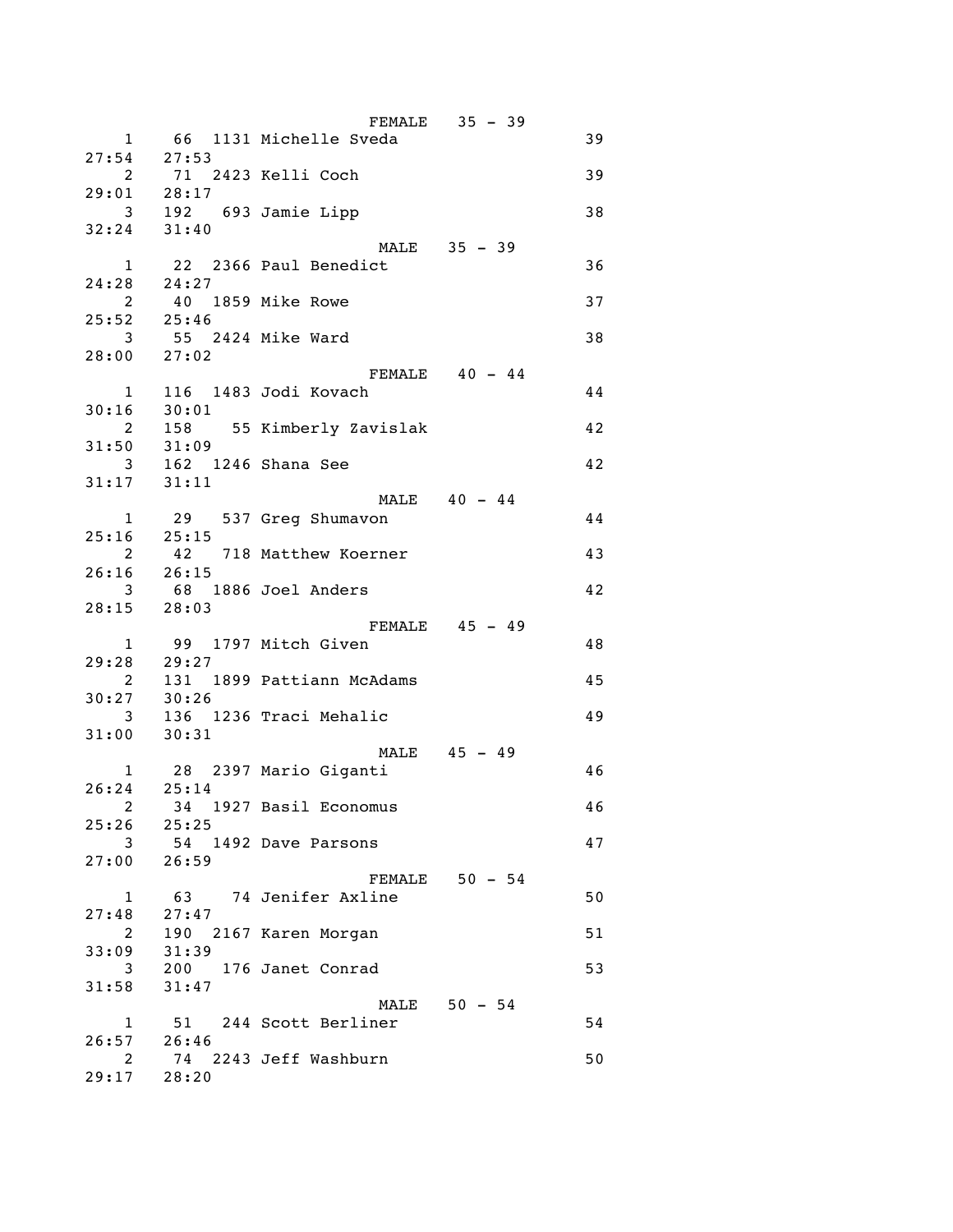| 3              |                       | 126 1852 David Bowers                    |                  | 54 |
|----------------|-----------------------|------------------------------------------|------------------|----|
| 30:47          | 30:10                 |                                          |                  |    |
| $\mathbf{1}$   |                       | 122 2127 Barbara Grant                   | FEMALE 55 - 59   | 58 |
| 30:35          | 30:05                 |                                          |                  |    |
| $2^{\circ}$    | 141                   | 794 Karen Manos                          |                  | 59 |
| 30:50          | 30:38                 |                                          |                  |    |
| 3 <sup>7</sup> |                       | 283 522 Joann Cummans                    |                  | 58 |
|                | $33:53$ $33:52$       |                                          |                  |    |
|                |                       |                                          | MALE 55 - 59     |    |
| $\mathbf{1}$   |                       | 58 1544 Bob Kincaid                      |                  | 55 |
|                | $28:05$ 27:09         |                                          |                  |    |
| $\mathbf{2}$   | 92                    | 692 Mark Lemmon                          |                  | 59 |
|                |                       |                                          |                  |    |
|                |                       | 29:19 29:18<br>3 100 780 Michael Cerrato |                  | 56 |
|                | $29:29$ $29:28$       |                                          |                  |    |
|                |                       |                                          | FEMALE $60 - 64$ |    |
| 1              |                       | 223 2059 Barrett JoAnne                  |                  | 60 |
|                | $33:13$ $32:40$       |                                          |                  |    |
| $2^{\circ}$    | 745                   | 1128 Melinda Parsons                     |                  | 60 |
| 44:41          | 41:17                 |                                          |                  |    |
|                | 3 1019 952 Julie Gay  |                                          |                  | 60 |
|                | 48:00 47:13           |                                          |                  |    |
|                |                       |                                          | $MALE$ 60 - 64   |    |
| $\mathbf{1}$   | 79 1545 Mark Grose    |                                          |                  | 60 |
|                | $29:29$ $28:33$       |                                          |                  |    |
| $2^{\circ}$    | 345                   | 748 Jeff Groezinger                      |                  | 60 |
| 35:21          | ر 34<br>34:51         |                                          |                  |    |
| 3 <sup>7</sup> |                       | 347 2060 Bill Barrett                    |                  | 62 |
|                | $37:10$ $34:54$       |                                          |                  |    |
|                |                       |                                          | $FEMALE$ 65 - 69 |    |
|                |                       | 1 1052 611 Mary Hartzler                 |                  | 69 |
|                | $50:18$ $48:07$       |                                          |                  |    |
|                |                       | 2 1230 2392 Rebecca Vaas<br>57:59 53:30  |                  | 67 |
|                |                       |                                          |                  |    |
|                | 59:07 56:44           | 3 1310 1331 Christina Tayman             |                  | 65 |
|                |                       |                                          | MALE 65 - 69     |    |
|                | 1 408 1714 Dan Bailey |                                          |                  | 65 |
|                | $36:50$ $35:46$       |                                          |                  |    |
| 2              |                       | 470 1402 Terry Brennan                   |                  | 66 |
|                | $38:01$ $36:52$       |                                          |                  |    |
|                |                       | 3 681 1155 Kenneth Johansen              |                  | 69 |
| 40:22          | 40:21                 |                                          |                  |    |
|                |                       |                                          |                  |    |